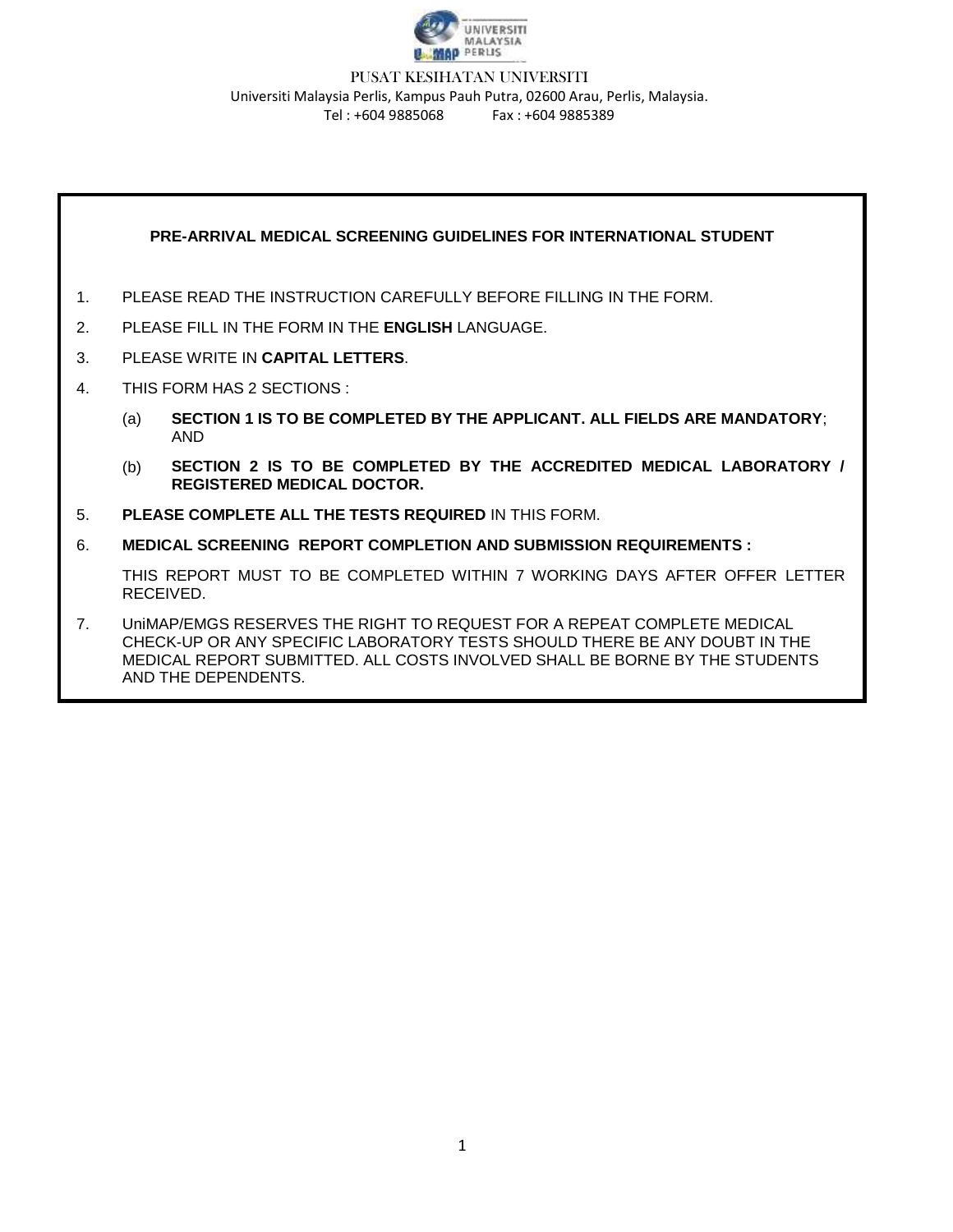

#### PUSAT KESIHATAN UNIVERSITI

Universiti Malaysia Perlis, Kampus Pauh Putra, 02600 Arau, Perlis, Malaysia.

Tel : +604 9885068 Fax : +604 9885389

#### **PRE-ARRIVAL MEDICAL SCREENING REPORT FOR INTERNATIONAL STUDENT IMPORTANT : PLEASE USE CAPITAL LETTERS AND TICK (√) WHERE APPROPRIATE**

#### **SECTION 1**

**FULL NAME (AS IN PASSPORT)**

**INTERNATIONAL PASSPORT NUMBER** 

(To be completed by APPLICANT and all fields

## **DATE OF MEDICAL S**

**AGE SEX**

| are <i>MANDATORY)</i><br><b>SCREENING</b> |             |                             |   |   |                 |  | $M$ $Y$ $Y$ |                |                       | (compulsory) | photo |  |
|-------------------------------------------|-------------|-----------------------------|---|---|-----------------|--|-------------|----------------|-----------------------|--------------|-------|--|
|                                           |             |                             | D | D | M               |  |             |                |                       |              |       |  |
|                                           |             |                             |   |   |                 |  |             |                |                       |              |       |  |
|                                           |             |                             |   |   |                 |  |             |                |                       |              |       |  |
|                                           |             | <b>NATIONALITY</b>          |   |   |                 |  |             |                |                       |              |       |  |
|                                           |             |                             |   |   |                 |  |             |                |                       |              |       |  |
|                                           |             | <b>COUNTRY OF RESIDENCE</b> |   |   |                 |  |             |                |                       |              |       |  |
|                                           |             |                             |   |   |                 |  |             |                |                       |              |       |  |
|                                           | <b>SEX</b>  |                             |   |   |                 |  |             |                | <b>MARITAL STATUS</b> |              |       |  |
|                                           | <b>MALE</b> |                             |   |   |                 |  |             | <b>SINGLE</b>  |                       |              |       |  |
|                                           |             | <b>FEMALE</b>               |   |   |                 |  |             | <b>MARRIED</b> |                       |              |       |  |
|                                           |             | <b>RHESUS</b>               |   |   |                 |  |             |                |                       |              |       |  |
|                                           |             | <b>NEGATIVE</b>             |   |   | <b>POSITIVE</b> |  |             |                |                       |              |       |  |
|                                           |             |                             |   |   |                 |  |             |                |                       |              |       |  |

*Passport size* 

# **EMAIL ADDRESS**

**CONTACT NUMBER** 

D D M M Y Y

**DATE OF BIRTH**

**BLOOD GROUP**  $A \mid B \mid AB \mid O$